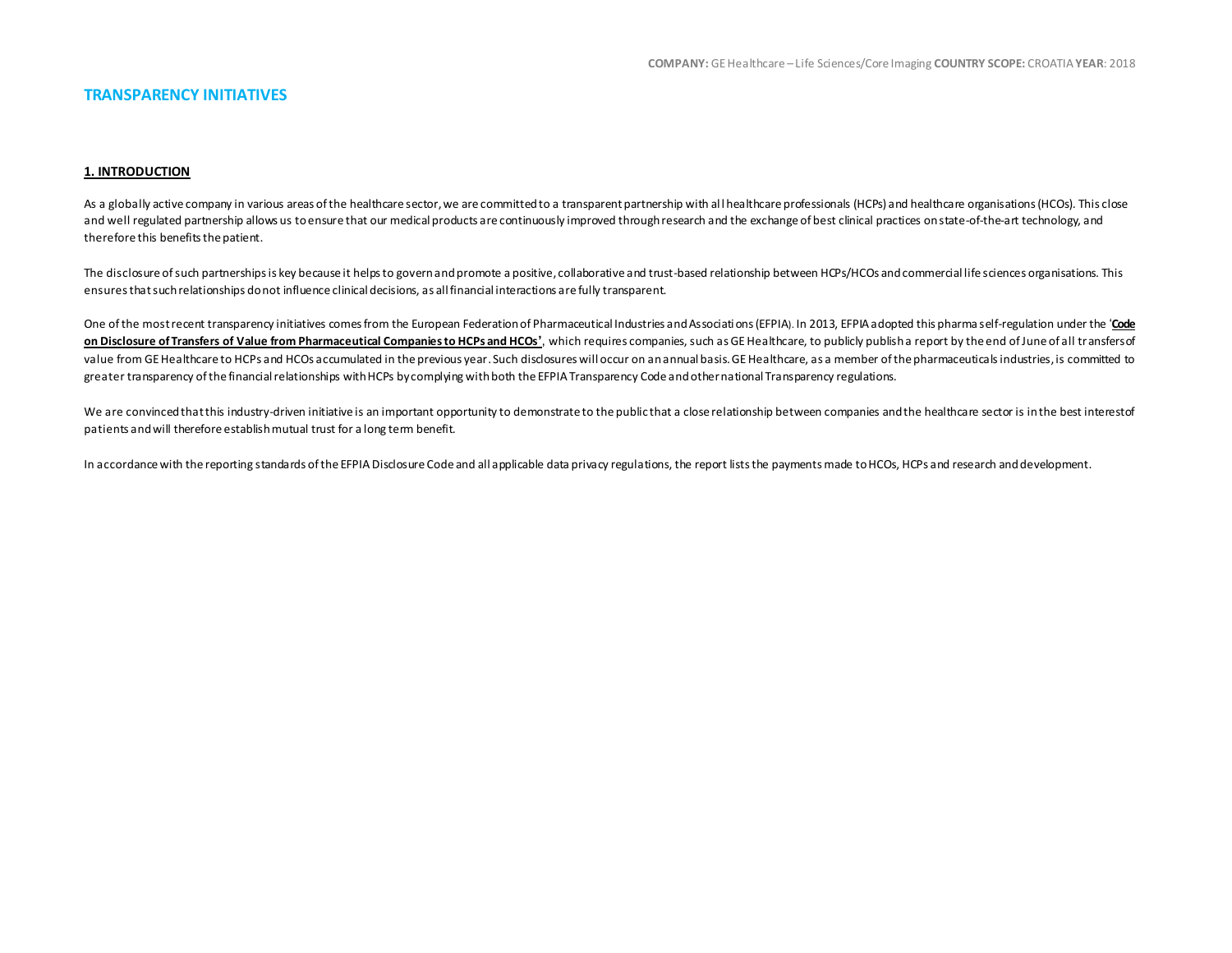# **2. EFPIA TEMPLATES**

# **CROATIAN VERSION**

|                                                                                                                                                                                                                                                                                                        |                                                                                           |                                                                     |                                                 |                                              | Dodatak 1 - primjer                        |                                                                     |                   |                                        |         |                                                                                 |                             |
|--------------------------------------------------------------------------------------------------------------------------------------------------------------------------------------------------------------------------------------------------------------------------------------------------------|-------------------------------------------------------------------------------------------|---------------------------------------------------------------------|-------------------------------------------------|----------------------------------------------|--------------------------------------------|---------------------------------------------------------------------|-------------------|----------------------------------------|---------|---------------------------------------------------------------------------------|-----------------------------|
|                                                                                                                                                                                                                                                                                                        |                                                                                           |                                                                     |                                                 |                                              |                                            |                                                                     |                   |                                        |         |                                                                                 | Datum objave: 14/06/2013    |
|                                                                                                                                                                                                                                                                                                        | Zdravstveni<br>radnik: Grad<br>osobnog ili<br>profesionalnog<br>prebivališta ili siedišta | Drlava<br>profesionalnog<br>prebivališta ili<br>sjedišta Primatelja | Primarna adresa<br>profesionalne<br>djelatnosti | Jedinstvena oznaka<br>drlave<br>(OPCIONALNO) | Donacije<br>Zdravstvenim<br>organizacijama |                                                                     |                   |                                        |         | Naknada za usluge £1.20.1.4./iii) i 20.1.5./ii)                                 |                             |
| Ime i prezime                                                                                                                                                                                                                                                                                          |                                                                                           |                                                                     |                                                 |                                              |                                            | Troškovi u vezi Sastanaka £1.20.1.4. (ii) i 20.1.5.(i))             |                   |                                        |         |                                                                                 |                             |
|                                                                                                                                                                                                                                                                                                        |                                                                                           |                                                                     |                                                 |                                              |                                            |                                                                     |                   |                                        |         |                                                                                 |                             |
|                                                                                                                                                                                                                                                                                                        |                                                                                           |                                                                     |                                                 |                                              |                                            |                                                                     |                   |                                        |         |                                                                                 |                             |
|                                                                                                                                                                                                                                                                                                        |                                                                                           |                                                                     |                                                 |                                              |                                            |                                                                     |                   |                                        |         |                                                                                 |                             |
|                                                                                                                                                                                                                                                                                                        |                                                                                           |                                                                     |                                                 |                                              |                                            |                                                                     |                   |                                        |         |                                                                                 | <b>UKUPNO</b><br>OPCIONALNO |
|                                                                                                                                                                                                                                                                                                        |                                                                                           | £1.20.6. a vezit l.                                                 |                                                 |                                              |                                            |                                                                     |                   |                                        |         |                                                                                 |                             |
| [21.13.1]                                                                                                                                                                                                                                                                                              | 1.20.6.                                                                                   | 2.17                                                                | $11.20.6$ .)                                    | 1.20.6.                                      | f1.20.1A. (i).2)                           |                                                                     |                   |                                        |         |                                                                                 |                             |
|                                                                                                                                                                                                                                                                                                        |                                                                                           |                                                                     |                                                 |                                              |                                            |                                                                     |                   |                                        |         |                                                                                 |                             |
|                                                                                                                                                                                                                                                                                                        |                                                                                           |                                                                     |                                                 |                                              |                                            |                                                                     |                   |                                        |         |                                                                                 |                             |
|                                                                                                                                                                                                                                                                                                        |                                                                                           |                                                                     |                                                 |                                              | [21.20.1.A.(i)]                            | lanos sponaorstva ia<br>ugovora o<br>sponzorstvu sa<br>Zdravstvenom | Trošak kotizacije | Putni troškovi i<br>troškovi smještaja | Naknada | Vezani troškovi koji<br>su ugovoreni uz<br>naknadu u vezi<br>izvršavanja usluga |                             |
|                                                                                                                                                                                                                                                                                                        |                                                                                           |                                                                     |                                                 |                                              |                                            | orqanizacijom/tretin<br>osobama (u ime<br>Zdravst, Organizacije)    |                   |                                        |         |                                                                                 |                             |
| PGJEDIKA NO OBJAVLJVANJE IMENA - jedan ted po Zdravstvenom radniku (tj. svi Prijenosi Vrijednosti tijekom godine po pojedinžnom Zdravstvenom radniku bitite zbrojeni:<br>dostepeost poiediež eog izrieštaja treba biti osigeraea ea zaktier Prinatelia ili eadleleik tiicla rlasti, rd. prema sl&aie). |                                                                                           |                                                                     |                                                 |                                              |                                            |                                                                     |                   |                                        |         |                                                                                 |                             |
| ALDAK, ANA MARIJA                                                                                                                                                                                                                                                                                      | ZAGREB                                                                                    | Hrvatska                                                            | KISPATICEVA12                                   |                                              |                                            |                                                                     | 1900              | 2955                                   |         |                                                                                 | 4,855                       |
| ALFIREVIC, STANKO                                                                                                                                                                                                                                                                                      | SIBENIK                                                                                   | Hrvatrka                                                            | BOZE PERICICA 16                                |                                              |                                            |                                                                     | 605               |                                        |         |                                                                                 | 605                         |
| BAJRAMOVIC, DUBRAVKO                                                                                                                                                                                                                                                                                   | ZAGREB                                                                                    | Hrvatrka                                                            | KISPATICEVA12                                   |                                              |                                            |                                                                     | 1900              | 2955                                   |         |                                                                                 | 4.855                       |
| BALASKO JOSIPOVIC, TIHANA<br>BARTOLOVIC, DRAGAN                                                                                                                                                                                                                                                        | ZAGREB<br>VARAZDIN                                                                        | Hrvatrka                                                            | KISPATICEVA12<br><b>IVANAMESTROVICA1</b>        |                                              |                                            |                                                                     | 950               | 2955                                   |         |                                                                                 | 2,955<br>950                |
| <b>BULUM, ANTONIO</b>                                                                                                                                                                                                                                                                                  | ZAGREB                                                                                    | Hrvatrka<br>Hrvatrka                                                | AV. GOJKA SUSKA 6                               |                                              |                                            |                                                                     |                   | 2955                                   |         |                                                                                 | 2.955                       |
| <b>BEROVIC, SIME</b>                                                                                                                                                                                                                                                                                   | SIBENIK                                                                                   | Hrvatrka                                                            | BOZE PERICICA 16                                |                                              |                                            |                                                                     | 605               |                                        |         |                                                                                 | 605                         |
| CICAK, MARKO                                                                                                                                                                                                                                                                                           | ZAGREB                                                                                    | Hrvatrka                                                            | VINOGRADSKA29                                   |                                              |                                            |                                                                     | 950               | 2955                                   |         |                                                                                 | 5.905                       |
| CRNKOVIC, ZELJKO                                                                                                                                                                                                                                                                                       | NASICE                                                                                    | Hrvatrka                                                            | BANA JELACICA 10                                |                                              |                                            |                                                                     |                   | $\pi s$                                |         |                                                                                 | LT15                        |
| CVETKOVIC KUCIC, DARIA                                                                                                                                                                                                                                                                                 | ZAGREB                                                                                    | Hrvatrka                                                            | AV. GOJKA SUSKA 6                               |                                              |                                            |                                                                     | 1900              | 2955                                   |         |                                                                                 | 4.855                       |
| DESNICA PANJAN, SUZANA                                                                                                                                                                                                                                                                                 | SISAK                                                                                     | Hrvatrka                                                            | <b>J.J. STROSSMAYERA 59</b>                     |                                              |                                            |                                                                     | 1900              | 2955                                   |         |                                                                                 | 4,855                       |
| DIVOŠEVIĆ, SUNČANA                                                                                                                                                                                                                                                                                     | ZAGREB                                                                                    | Hrvatrka                                                            | VOČARSKA 106                                    |                                              |                                            |                                                                     |                   | 4544                                   |         |                                                                                 | 4.544                       |
| DODIG, MAJA                                                                                                                                                                                                                                                                                            | SIBENIK                                                                                   | Hrvatzka                                                            | <b>BOZE PERICICA 16</b>                         |                                              |                                            |                                                                     | 605               |                                        |         |                                                                                 | 605                         |
| FRANCETIC, JADRANKA                                                                                                                                                                                                                                                                                    | <b>OGULIN</b>                                                                             | Hrvatrka                                                            | BOLNICKA38                                      |                                              |                                            |                                                                     | 1900              | 2955                                   |         |                                                                                 | 4.855                       |
| FURCIC, JELENA                                                                                                                                                                                                                                                                                         | SIBENIK                                                                                   | Hrvatrka                                                            | BOZE PERICICA 16                                |                                              |                                            |                                                                     | 505<br>550        |                                        |         |                                                                                 | 605<br>5.505                |
| GALOVIC, MARIJA<br><b>GOSPOCIC, KSENIJA</b>                                                                                                                                                                                                                                                            | ZAGREB                                                                                    | Hrvatrka                                                            | VINOGRADSKA29                                   |                                              |                                            |                                                                     | 1672              | 2955<br>2455                           |         |                                                                                 | 4.127                       |
| GRACIN, IVAN                                                                                                                                                                                                                                                                                           | ZABOK                                                                                     | Hrvatrka                                                            | <b>BRACAK®</b>                                  |                                              |                                            |                                                                     | 605               |                                        |         |                                                                                 | 605                         |
| JINDRA, BRANKO                                                                                                                                                                                                                                                                                         | SIBENIK<br>NASICE                                                                         | Hrvatrka<br>Hrvatrka                                                | BOZE PERICICA 16<br>BANA JELACICA 10            |                                              |                                            |                                                                     |                   | 570                                    |         |                                                                                 | 570                         |
| KOLAR, INES                                                                                                                                                                                                                                                                                            | KARLOVAC                                                                                  | Hrvatrka                                                            | ANDRIJE STAMPARA3                               |                                              |                                            |                                                                     |                   | 1970                                   |         |                                                                                 | $t$ 570                     |
|                                                                                                                                                                                                                                                                                                        |                                                                                           |                                                                     |                                                 |                                              |                                            |                                                                     |                   |                                        |         |                                                                                 |                             |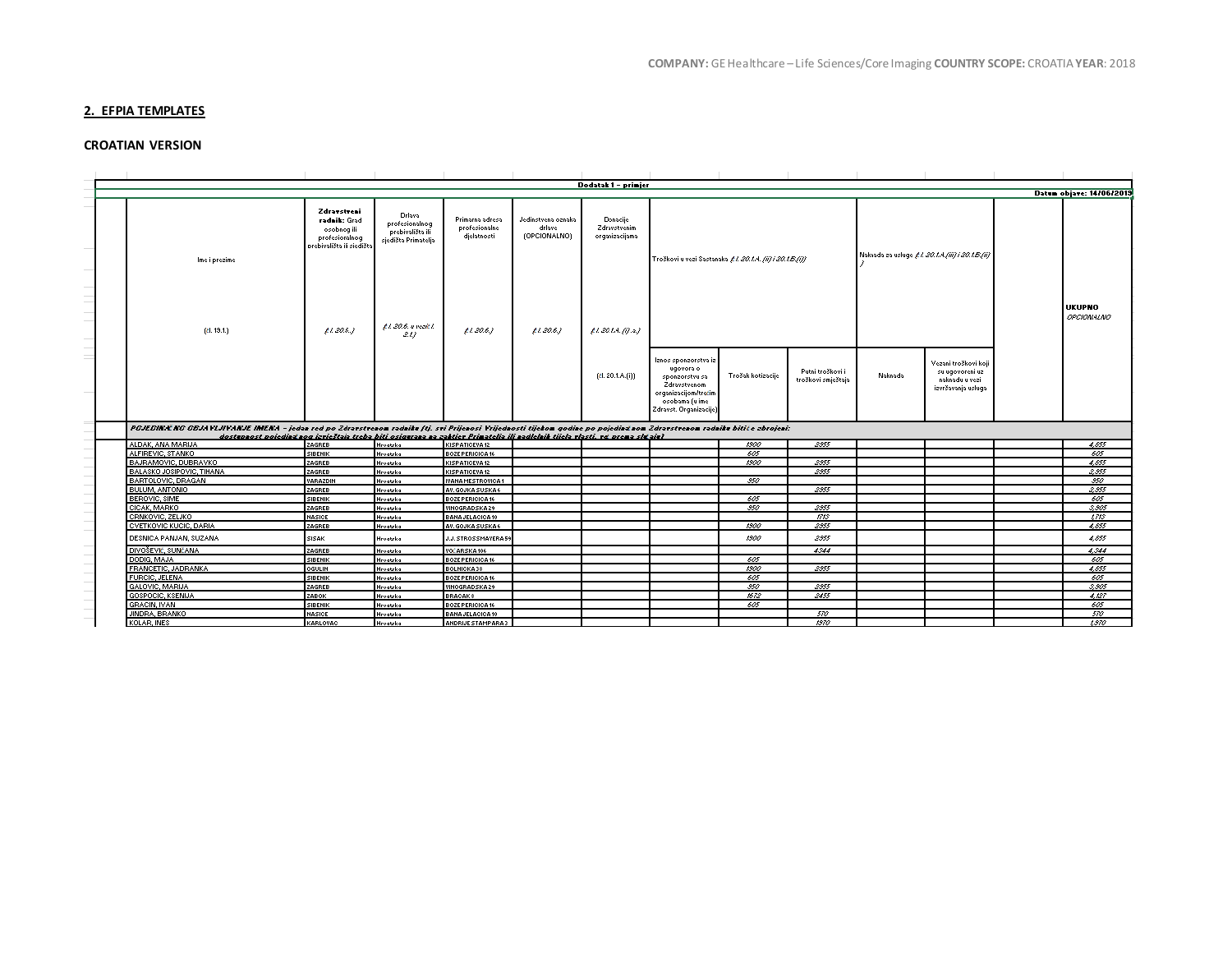# **COMPANY:** GE Healthcare – Life Sciences/Core Imaging **COUNTRY SCOPE:** CROATIA **YEAR**: 2018

|                              | KRNIC, JOSIPA                                                                                                                                                                    | SIBENIK              | Hrvatrka | BOZE PERICICA 16           |         |                             |       | 605  |             |         |   |  | 605                      |
|------------------------------|----------------------------------------------------------------------------------------------------------------------------------------------------------------------------------|----------------------|----------|----------------------------|---------|-----------------------------|-------|------|-------------|---------|---|--|--------------------------|
|                              | LAMBASA, JOSIP                                                                                                                                                                   | SIBENIK              | Hrvatrka | BOZE PERICICA 16           |         |                             |       | 605  |             |         |   |  | 605                      |
|                              | MASLAC, TOMISLAV                                                                                                                                                                 | <b>SLAVONSKIBROD</b> | Hrvatrka | <b>ANDRIJE STAMPARA 42</b> |         |                             |       | 825  | 1060        |         |   |  | 1.905                    |
|                              | MRSA, JURAJ                                                                                                                                                                      | SIBENIK              | Hrvatrka | BOZE PERICICA 16           |         |                             |       | 1210 |             |         |   |  | 1210                     |
|                              | PERISA, SLAVEN                                                                                                                                                                   | SIBENIK              | Hrvatrka | BOZE PERICICA 16           |         |                             |       | 605  |             |         |   |  | 605                      |
|                              | PERKOV, DRAZEN                                                                                                                                                                   | ZAGREB               | Hrvatrka | KISPATICEVA 12             |         |                             |       | 1900 | 2955        |         |   |  | 4.855                    |
|                              | PETRICEVIC KRECAK, OJDANA                                                                                                                                                        | SIBENIK              | Hrvatrka | BOZE PERICICA 16           |         |                             |       | 605  |             |         |   |  | 605                      |
|                              | PETROVIC, BISERKA                                                                                                                                                                | SIBENIK              | Hrvatrka | BOZE PERICIA 16            |         |                             |       | 605  |             |         |   |  | 605                      |
|                              | RADOCAJ, MARIJA                                                                                                                                                                  | KARLOVAC             | Hrvatrka | <b>ANDRIJE STAMPARA3</b>   |         |                             |       | 605  |             |         |   |  | 605                      |
|                              | SABLJAK, ALEN                                                                                                                                                                    | NASICE               | Hrvatrka | <b>BANA JELACICA 10</b>    |         |                             |       |      | <b>ITIS</b> |         |   |  | $t$ <i>r</i> ts          |
|                              | SMOLJANAC, DANICA                                                                                                                                                                | <b>NOVA GRADISKA</b> | Hrvatrka | J.J. STROSMAYERA 15        |         |                             |       |      | 2955        |         |   |  | 2,955                    |
|                              | <b>STOSIC, MARKO</b>                                                                                                                                                             | SIBENIK              | Hrvatrka | BOZE PERICICA 16           |         |                             |       | 605  |             |         |   |  | 605                      |
|                              | TOPLJAK POLIC, DUBRAVKA                                                                                                                                                          | OPATIJA              | Hrvatrka | M.TITA 188                 |         |                             |       | 1900 | 2955        |         |   |  | 4.855                    |
|                              | TURCINOV, ALKA                                                                                                                                                                   | SIBENIK              | Hrvatrka | BOZE PERICICA 16           |         |                             |       | 605  |             |         |   |  | 605                      |
|                              | Uglešić, Kristina                                                                                                                                                                | RIJEKA               | Hrvatrka | Tamo Strilića 3            |         |                             |       | 2500 | 1440        |         |   |  | 5.940                    |
|                              | VUKICEVIC, ZIVANA                                                                                                                                                                | <b>SIBENIK</b>       | Hrvatrka | <b>BOZE PERICICA 16</b>    |         |                             |       | 605  |             |         |   |  | 605                      |
|                              | ZANZE, DAMIR                                                                                                                                                                     | <b>SIBENIK</b>       | Hrvatrka | <b>BOZE PERICICA 16</b>    |         |                             |       | 605  |             |         |   |  | 605                      |
|                              | <b>IVANAC, GORDANA</b>                                                                                                                                                           | ZAGREB               | Hrvatrka | AV. GOJKA ŠUŠKA 6          |         |                             |       | 5800 | <b>HASS</b> |         |   |  | 14.985                   |
|                              | ROGLIĆ, ALEKSANDRA                                                                                                                                                               | ZAGREB               | Hrvatrka | KIŠPATIČEVA 12             |         |                             |       | 5800 | son         |         |   |  | $\overline{\mathcal{E}}$ |
|                              |                                                                                                                                                                                  |                      |          |                            |         |                             |       |      |             |         |   |  |                          |
|                              | GSTALG, ŠTG NIJE UKLJULENG GGRE: kodo zbog postojenje prevnik zepreke podetek nije noga e objeviti pojedina no                                                                   |                      |          |                            |         |                             |       |      |             |         |   |  |                          |
|                              | Zbirno objavljivanje s naslova Prijenosa Vrijednosti Primateljima -{2002.                                                                                                        |                      |          | msan                       | 202.161 | 14.901                      |       |      | 520.075     |         |   |  |                          |
|                              | Ukupni broj Primatelja kod zbirne objave ~ 202.                                                                                                                                  |                      |          |                            |         |                             |       | 46   | रू          | $\cdot$ |   |  |                          |
|                              | 58%<br>$\lambda$ broja Primatelja kod zbirnog objavljivanja u odnosu na ukupni broj Primatelja $-11.20.2$ .<br>43%<br>$0\%$                                                      |                      |          |                            |         |                             |       |      |             |         |   |  |                          |
|                              | PGJEDINA NG GBJAVLJIVANJE IMENA - jedas red po Zdravstvesoj orgasizaciji [tj. svi Prijesosi Vrijedsosti tijekom godine po pojedinžnom Zdravstvesoj orgasizaciji bitite zbrojesi: |                      |          |                            |         |                             |       |      |             |         |   |  |                          |
|                              | dostupnost pojedinžnog izvještaja treba biti osigurana na zaktjev Primatelja ili nadlelnih tijela vlasti, vd. prema slu ajv                                                      |                      |          |                            |         |                             |       |      |             |         |   |  |                          |
|                              | Hrvařka zdrulenie za raba ultrazvaka v medicini in bialagiji<br>Hrvářkoga zdravnířkoga druřtva (HDUMB - HLZ)                                                                     | ZAGREB               | Hrvatrka | <b>ŠUBILEVA 9</b>          |         |                             | 45000 |      |             |         |   |  | 45,000                   |
|                              | <b>HRVATSKODRUŠTVORADIOLOGA</b>                                                                                                                                                  | ZAGREB               | Craatia  | ŠUBIČEVA 9                 |         |                             | 30000 |      |             |         |   |  | 50,000                   |
|                              | Referentni centar za radiologijsku prevenciju, dijagnastiku,<br>terapijų i rehabilitacijų balesti alave į vrata Ministarstva zdrawtu                                             | ZAGREB               | Craatia  | MNOGRADSKA29               |         |                             | 24000 |      |             |         |   |  | 24,000                   |
|                              | hrvatrka kardialařka druřtva                                                                                                                                                     | ZAGREB               | Craatia  | KISPATICEVA12              |         |                             | 32000 |      |             |         |   |  | \$2,000                  |
|                              | -CSTALC, ŠTG NIJE UKLJIČENO GORE: kodo zbog postojenje prevnik zepreke podetek nije nagu e objeviti pojedinu no                                                                  |                      |          |                            |         |                             |       |      |             |         |   |  |                          |
|                              | Zbirno objavljivanje s naslova Prijenosa Vrijednosti Primateljima <i>-čl. 30.2.</i>                                                                                              |                      |          |                            |         |                             |       |      |             |         |   |  |                          |
|                              | Ukupni broj Primatelja kod zbirne objave -27.202.                                                                                                                                |                      |          |                            |         |                             |       |      |             |         |   |  |                          |
|                              | $3$ broja Primatelja kod zbirnog objavljivanja u odnosu na ukupni broj Primatelja $-41.20.2$ .                                                                                   |                      |          |                            |         |                             |       |      |             |         |   |  |                          |
|                              |                                                                                                                                                                                  |                      |          |                            |         |                             |       |      |             |         |   |  |                          |
|                              |                                                                                                                                                                                  |                      |          |                            |         | <b>ZBIRNO OBJAYLJIYANJE</b> |       |      |             |         |   |  |                          |
| lstralivan<br>je i<br>Razvoj | Prijenos Vrijednosti u svrhu Istralivanja i Razvoja prema definiciji iz čl. 21.2.2                                                                                               |                      |          |                            |         |                             |       |      |             |         | o |  |                          |
|                              |                                                                                                                                                                                  |                      |          |                            |         |                             |       |      |             |         |   |  |                          |
|                              |                                                                                                                                                                                  |                      |          |                            |         |                             |       |      |             |         |   |  |                          |
|                              |                                                                                                                                                                                  |                      |          |                            |         |                             |       |      |             |         |   |  | <b>HRK 617.656</b>       |

**ENGLISH EFPIA VERSION**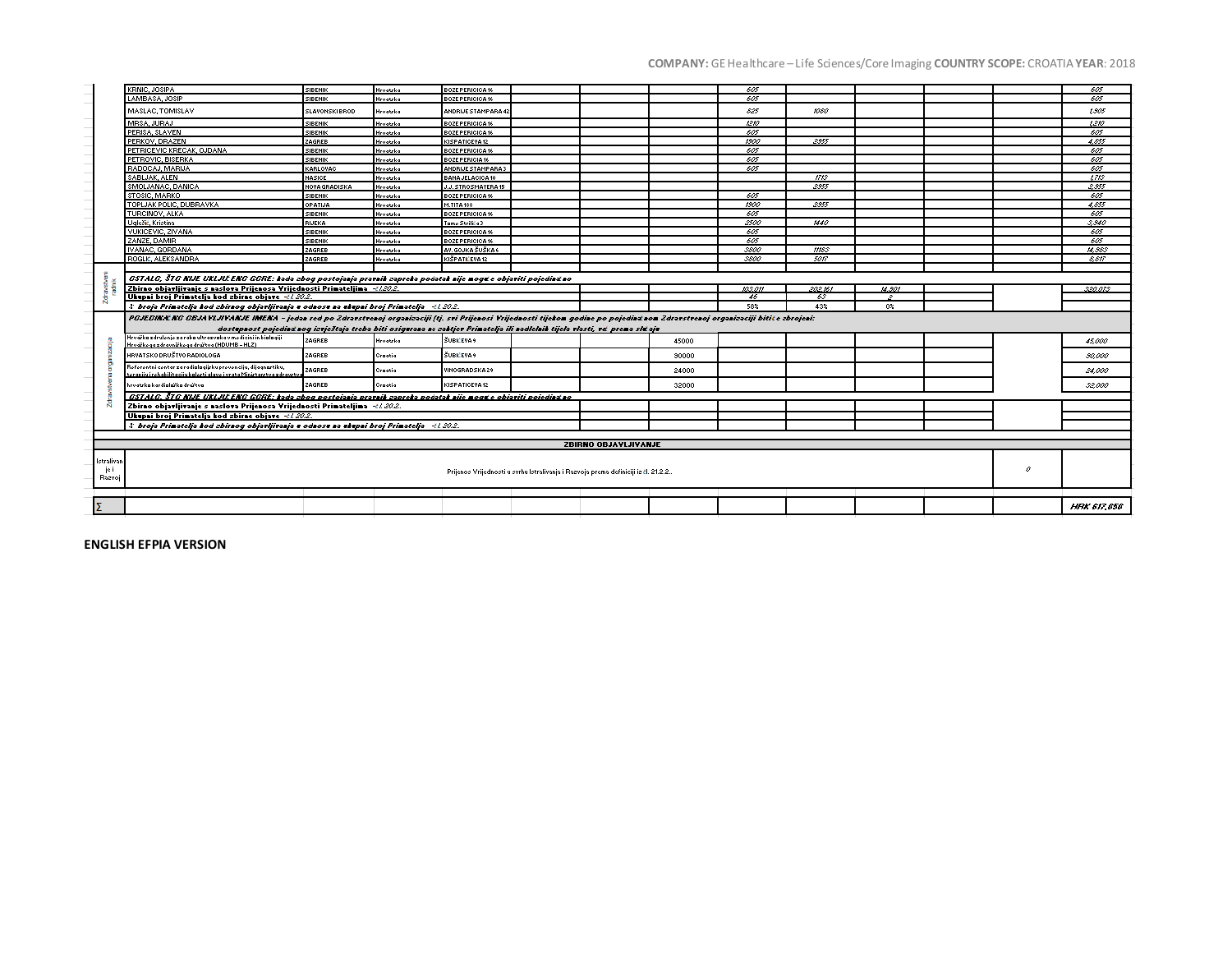# **COMPANY:** GE Healthcare – Life Sciences/Core Imaging **COUNTRY SCOPE:** CROATIA **YEAR**: 2018

| <b>Schedule 2 - EFPIA TEMPLATE</b><br>Article 2 - Section 2.03                                                                                                                                                                |                                                                              |                                                |                                      |                                                |                                      |                                                                                                                   |      |                          |                                       |                                                                                   |                                        |                                  |
|-------------------------------------------------------------------------------------------------------------------------------------------------------------------------------------------------------------------------------|------------------------------------------------------------------------------|------------------------------------------------|--------------------------------------|------------------------------------------------|--------------------------------------|-------------------------------------------------------------------------------------------------------------------|------|--------------------------|---------------------------------------|-----------------------------------------------------------------------------------|----------------------------------------|----------------------------------|
| FullName                                                                                                                                                                                                                      | HCPs: City of<br><b>Principal Practice</b><br>HCOre city uhere<br>registered | <b>Country of</b><br><b>Principal Practice</b> | <b>Principal Practice</b><br>Address | Unique country<br>lacalidentifyer<br>OF TIONAL | Danations and                        | Contribution to cartr of Events (Art. R.O.I.A.R.O.I.2.o)                                                          |      |                          | Foo far rorvice and canrultancy (Art. | ROLLERROLLE)                                                                      | Transfers of Value<br>re Rezearch &    |                                  |
| Obst. 1, 01).                                                                                                                                                                                                                 | Dirt. 32                                                                     | (Schedule 1)                                   | (Art. 3)                             | 14H.37                                         | Grantz to HCOz<br>(Art. S. (t. l. o) | Spanrarzhip<br>agreements with<br>HCOrfthird partier Registration Fees<br>appainted by HCOr<br>ta manago an Evont |      | Travel &<br>Accomodation | Foor                                  | Related expenses<br>agreed in the fee<br>farzorvico ar<br>conrultancy<br>cantract | Development or<br>defined Obst.<br>求みの | <b>TOTAL</b><br><b>OF TIONAL</b> |
| IHDIFIDUML HAHED DISCLOSURE - mar line per HCP (in all tearlow device of why open for an individual HCP will horomand up itemisationshould he available for the individual Encipienter public outhorities' consultation and), |                                                                              |                                                |                                      |                                                |                                      |                                                                                                                   |      |                          |                                       |                                                                                   |                                        |                                  |
| ALDAK, ANA MARIJA                                                                                                                                                                                                             | ZAGREB                                                                       | Craatia                                        | KISPATICEVA 12                       |                                                |                                      |                                                                                                                   | 1900 | 2955                     |                                       |                                                                                   |                                        | 4855                             |
| ALFIREVIC, STANKO                                                                                                                                                                                                             | і зівенік                                                                    | Craatia                                        | <b>BOZE PERICICA 16</b>              |                                                |                                      |                                                                                                                   | 605  |                          |                                       |                                                                                   |                                        | 605                              |
| <b>BAJRAMOVIC, DUBRAVKO</b>                                                                                                                                                                                                   | ZAGREB                                                                       | Craatia                                        | KISPATICEVA12                        |                                                |                                      |                                                                                                                   | 1900 | 2955                     |                                       |                                                                                   |                                        | 4855                             |
| BALASKO JOSIPOVIC, TIHANA                                                                                                                                                                                                     | ZAGREB                                                                       | Craatia                                        | KISPATICEVA12<br><b>IVANA</b>        |                                                |                                      |                                                                                                                   |      | 2955                     |                                       |                                                                                   |                                        | 2955                             |
| BARTOLOVIC, DRAGAN                                                                                                                                                                                                            | <b>VARAZDIN</b>                                                              | Craatia                                        | <b>MESTROVICA1</b>                   |                                                |                                      |                                                                                                                   | 950  |                          |                                       |                                                                                   |                                        | 950                              |
|                                                                                                                                                                                                                               |                                                                              |                                                | AV. GOJKA SUSKA                      |                                                |                                      |                                                                                                                   |      |                          |                                       |                                                                                   |                                        | 2955                             |
| <b>BULUM, ANTONIO</b>                                                                                                                                                                                                         | ZAGREB                                                                       | Craatia                                        |                                      |                                                |                                      |                                                                                                                   |      | 2955                     |                                       |                                                                                   |                                        |                                  |
| <b>BEROVIC, SIME</b>                                                                                                                                                                                                          | SIBENIK                                                                      | Craatia                                        | <b>BOZE PERICICA 16</b>              |                                                |                                      |                                                                                                                   | 605  |                          |                                       |                                                                                   |                                        | 605                              |
| CICAK, MARKO                                                                                                                                                                                                                  | ZAGREB                                                                       | Craatia                                        | VINOGRADSKA29                        |                                                |                                      |                                                                                                                   | 950  | 2955                     |                                       |                                                                                   |                                        | 3905                             |
| <b>CRNKOVIC, ZELJKO</b>                                                                                                                                                                                                       | <b>INASICE</b>                                                               | Craatia                                        | <b>BANA JELACICA 10</b>              |                                                |                                      |                                                                                                                   |      | 1713                     |                                       |                                                                                   |                                        | 1713                             |
| <b>CVETKOVIC KUCIC, DARIA</b>                                                                                                                                                                                                 | ZAGREB                                                                       | Craatia                                        | AV. GOJKA SUSKA                      |                                                |                                      |                                                                                                                   | 1900 | 2955                     |                                       |                                                                                   |                                        | 4855                             |
| DESNICA PANJAN, SUZANA                                                                                                                                                                                                        | <b>SISAK</b>                                                                 | Craatia                                        | J.J.<br><b>STROSSMAYERA</b><br>59    |                                                |                                      |                                                                                                                   | 1900 | 2955                     |                                       |                                                                                   |                                        | 4855                             |
| DIVOŠEVIĆ, SUNČANA                                                                                                                                                                                                            | ZAGREB                                                                       | Craatia                                        | VOČARSKA106                          |                                                |                                      |                                                                                                                   |      | 4344                     |                                       |                                                                                   |                                        | 4344                             |
| DODIG, MAJA                                                                                                                                                                                                                   | SIBENIK                                                                      | Craatia                                        | BOZE PERICICA 16                     |                                                |                                      |                                                                                                                   | 605  |                          |                                       |                                                                                   |                                        | 605                              |
| FRANCETIC, JADRANKA                                                                                                                                                                                                           | loguun                                                                       | Craatia                                        | BOLNICKA38                           |                                                |                                      |                                                                                                                   | 1900 | 2955                     |                                       |                                                                                   |                                        | 4855                             |
| <b>FURCIC, JELENA</b>                                                                                                                                                                                                         | <b>SIBENIK</b>                                                               | Craatia                                        | <b>BOZEPERICICA16</b>                |                                                |                                      |                                                                                                                   | 605  |                          |                                       |                                                                                   |                                        | 605                              |
| GALOVIC, MARIJA                                                                                                                                                                                                               | ZAGREB                                                                       | Craatia                                        | VINOGRADSKA29                        |                                                |                                      |                                                                                                                   | 950  | 2955                     |                                       |                                                                                   |                                        | 3905                             |
| GOSPOCIC, KSENIJA                                                                                                                                                                                                             | ZABOK                                                                        | Craatia                                        | BRACAK®                              |                                                |                                      |                                                                                                                   | 1672 | 2455                     |                                       |                                                                                   |                                        | 4127                             |
| GRACIN, IVAN                                                                                                                                                                                                                  | SIBENIK                                                                      | Craatia                                        | <b>BOZE PERICICA 16</b>              |                                                |                                      |                                                                                                                   | 605  |                          |                                       |                                                                                   |                                        | 605                              |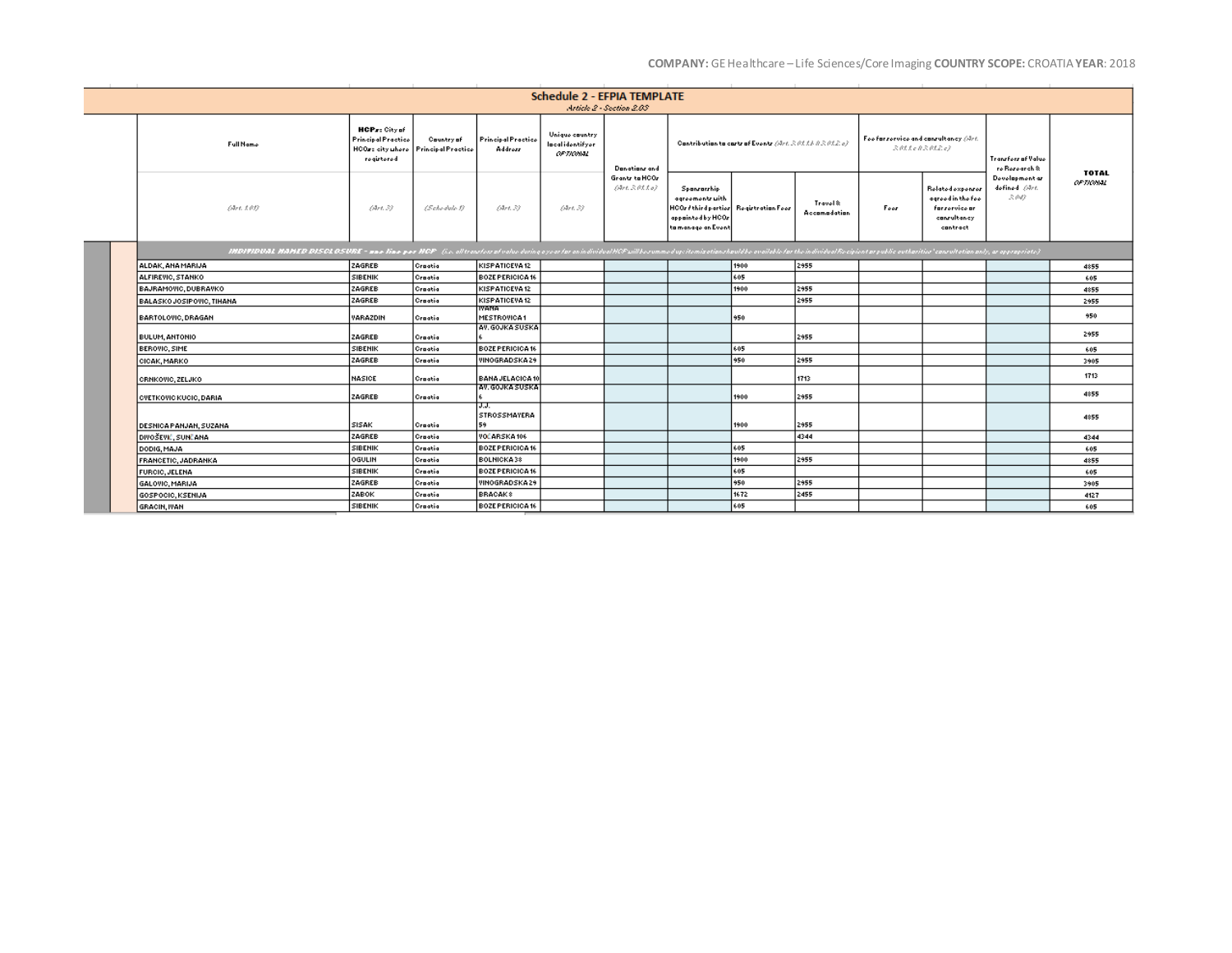## **COMPANY:** GE Healthcare – Life Sciences/Core Imaging **COUNTRY SCOPE:** CROATIA **YEAR**: 2018

|             | JINDRA, BRANKO                                                                                            | NASICE                                                                                                                                                                                                                         | Crastia | <b>BANA JELACICA 10</b> |  |                                                                                                           |       |       | 570    |               |  | 570    |
|-------------|-----------------------------------------------------------------------------------------------------------|--------------------------------------------------------------------------------------------------------------------------------------------------------------------------------------------------------------------------------|---------|-------------------------|--|-----------------------------------------------------------------------------------------------------------|-------|-------|--------|---------------|--|--------|
|             |                                                                                                           | KARLOVAC                                                                                                                                                                                                                       | Crastis | andrije<br>STAMPARA3    |  |                                                                                                           |       |       | 1970   |               |  | 1970   |
|             | KOLAR, INES<br>KRNIC, JOSIPA                                                                              | SIBENIK                                                                                                                                                                                                                        | Crastia | BOZE PERICICA 16        |  |                                                                                                           |       | 605   |        |               |  | 605    |
| <b>NGPK</b> |                                                                                                           | SIBENIK                                                                                                                                                                                                                        | Crastia | BOZE PERICICA 16        |  |                                                                                                           |       | 605   |        |               |  | 605    |
|             | LAMBASA, JOSIP                                                                                            |                                                                                                                                                                                                                                |         | ANDRIJE                 |  |                                                                                                           |       |       |        |               |  |        |
|             | MASLAC, TOMISLAV                                                                                          | SLAVONSKIBROD Crastis                                                                                                                                                                                                          |         | STAMPARA 42             |  |                                                                                                           |       | \$25  | 1080   |               |  | 1905   |
|             | MRSA, JURAJ                                                                                               | SIBENIK                                                                                                                                                                                                                        | Crastia | BOZE PERICICA 16        |  |                                                                                                           |       | 1210  |        |               |  | 1210   |
|             | PERISA, SLAVEN                                                                                            | SIBENIK                                                                                                                                                                                                                        | Crastia | BOZE PERICICA 16        |  |                                                                                                           |       | 605   |        |               |  | 605    |
|             | PERKOV, DRAZEN                                                                                            | ZAGREB                                                                                                                                                                                                                         | Crastia | KISPATICEVA 12          |  |                                                                                                           |       | 1900  | 2955   |               |  | 4855   |
|             | PETRICEVIC KRECAK, OJDANA                                                                                 | SIBENIK                                                                                                                                                                                                                        | Crastia | BOZE PERICICA 16        |  |                                                                                                           |       | 605   |        |               |  | 605    |
|             | PETROVIC, BISERKA                                                                                         | SIBENIK                                                                                                                                                                                                                        | Crastis | BOZE PERICIA 16         |  |                                                                                                           |       | 605   |        |               |  | 605    |
|             | RADOCAJ, MARIJA                                                                                           | KARLOVAC                                                                                                                                                                                                                       | Crastia | ANDRIJE<br>STAMPARA3    |  |                                                                                                           |       | 605   |        |               |  | 605    |
|             | SABLJAK, ALEN                                                                                             | <b>NASICE</b>                                                                                                                                                                                                                  | Crastia | <b>BANA JELACICA 10</b> |  |                                                                                                           |       |       | 1713   |               |  | 1713   |
|             | SMOLJANAC, DANICA                                                                                         | NOVA GRADISKA                                                                                                                                                                                                                  | Crastis | J.J.<br>STROSMAYERA 15  |  |                                                                                                           |       |       | 2955   |               |  | 2955   |
|             | STOSIC, MARKO                                                                                             | SIBENIK                                                                                                                                                                                                                        | Crastia | BOZE PERICICA 16        |  |                                                                                                           |       | 605   |        |               |  | 605    |
|             | TOPLJAK POLIC, DUBRAVKA                                                                                   | OPATIJA                                                                                                                                                                                                                        | Crastia | M.TITA 188              |  |                                                                                                           |       | 1900  | 2955   |               |  | 4855   |
|             | TURCINOV, ALKA                                                                                            | SIBENIK                                                                                                                                                                                                                        | Crastis | BOZE PERICICA 16        |  |                                                                                                           |       | 605   |        |               |  | 605    |
|             | Uglori, Kristina                                                                                          | RIJEKA                                                                                                                                                                                                                         | Crastis | Tamo Strilića 3         |  |                                                                                                           |       | 2500  | 1440   |               |  | 3940   |
|             | <b>VUKICEVIC, ZIVANA</b>                                                                                  | SIBENIK                                                                                                                                                                                                                        | Crastia | BOZE PERICICA 16        |  |                                                                                                           |       | 605   |        |               |  | 605    |
|             | ZANZE, DAMIR                                                                                              | SIBENIK                                                                                                                                                                                                                        | Crastia | BOZE PERICICA 16        |  |                                                                                                           |       | 605   |        |               |  | 605    |
|             | <b>IVANAC, GORDANA</b>                                                                                    | ZAGREB                                                                                                                                                                                                                         | Crastia | AV. GOJKA SUSKA         |  |                                                                                                           |       | 3800  | 11183  |               |  | 14983  |
|             | <b>ROGLIC, ALEKSANDRA</b>                                                                                 | ZAGREB                                                                                                                                                                                                                         | Crastia | KIŠPATIČEVA 12          |  |                                                                                                           |       | 3800  | 5017   |               |  | \$\$17 |
|             |                                                                                                           |                                                                                                                                                                                                                                |         |                         |  | GTHEF, NOTINGUUGEOSECHE - sikore information cannot be direlared on an individual barir for legal reasons |       |       |        |               |  |        |
|             | Aggregate amount attributable to transfers of value to such Recipients which?                             |                                                                                                                                                                                                                                |         |                         |  |                                                                                                           |       | NORSK | 202161 | NNN           |  | 320073 |
|             | Humber of Recipients (nonedlist, where oppropriate) - Art. 32.                                            |                                                                                                                                                                                                                                |         |                         |  |                                                                                                           |       | W.    | 65     | $\mathcal{L}$ |  |        |
|             | X of total transfers of value to individual HCFs - Art. S2.                                               |                                                                                                                                                                                                                                |         |                         |  |                                                                                                           |       | 588   | dite.  | $0 \times$    |  |        |
|             |                                                                                                           | IMDIFIDUAL MAMED DISCLOSURE - mar line par NCO (in all tranform value during oyen for an individual HCCuill berummed up itemisationshould be availabled for the individual Encipient or public authorities untarities and y, a |         |                         |  |                                                                                                           |       |       |        |               |  |        |
|             | Croatian Society of Ultrasound in Medicine and Biold ZAGREB                                               |                                                                                                                                                                                                                                | Croatia | ŠUBIĆEVA 9              |  |                                                                                                           | 45000 |       |        |               |  | 45000  |
|             | CROATIAN SOCIETY OF RADIOLOGY                                                                             | ZAGREB                                                                                                                                                                                                                         | Croatia | SUBIĆEVA 9              |  |                                                                                                           | 90000 |       |        |               |  | 90000  |
|             | Referral center for radiologic prevention, diagnostics, therapy and  <br>rohabilitation of hoad and nock+ | <b>ZAGREB</b>                                                                                                                                                                                                                  | Croatia | VINOGRADSKA29           |  |                                                                                                           | 24000 |       |        |               |  | 24000  |
|             |                                                                                                           |                                                                                                                                                                                                                                |         |                         |  |                                                                                                           |       |       |        |               |  |        |

|                |  | <b>CROATIAN CARDIOLOGY SOCIETY CLINICAL DEPARTMENT OF</b><br>INVASIVE AND INTERVENTIONAL CARDIOLOGY         | ZAGREB | Croatia | KISPATICEVA12 |  |  | 32000 |  |  |  |  |  | 32000              |  |
|----------------|--|-------------------------------------------------------------------------------------------------------------|--------|---------|---------------|--|--|-------|--|--|--|--|--|--------------------|--|
|                |  | CIHEE NOTINGUIGEOSECII - phorpinformation cannot be diredured on an individual barir for leader arour       |        |         |               |  |  |       |  |  |  |  |  |                    |  |
|                |  | $\vert$ Aggregate amount attributable to transfers of value to such Recipients $\vert \sin \lambda 2 \vert$ |        |         |               |  |  |       |  |  |  |  |  |                    |  |
|                |  | Humber of Recipients (nomedlist, where oppositely) - Act. 32                                                |        |         |               |  |  |       |  |  |  |  |  |                    |  |
|                |  | X of total transfers of value to individual HCOs + Art. 32                                                  |        |         |               |  |  |       |  |  |  |  |  |                    |  |
|                |  |                                                                                                             |        |         |               |  |  |       |  |  |  |  |  |                    |  |
|                |  |                                                                                                             |        |         |               |  |  |       |  |  |  |  |  |                    |  |
| <b>R&amp;D</b> |  | Transfors of Value Research & Development                                                                   |        |         |               |  |  |       |  |  |  |  |  |                    |  |
|                |  |                                                                                                             |        |         |               |  |  |       |  |  |  |  |  |                    |  |
|                |  |                                                                                                             |        |         |               |  |  |       |  |  |  |  |  | <b>HRK 617,050</b> |  |

## **3. METHODOLOGY**

The purpose of this methodology is to clarify how the EFPIA/IFI Disclosure Code requirements have been implemented within the pharmaceutical business of GE Healthcare (GEHC) and its compliance programs. Any deviations from the EFPIA Disclosure Code that have been transposed into the IFI Disclosure Code have been taken into account.

#### **1. Disclosable Transfers of Value**

In line with the EFPIA requirements, the following transactions are in scope of each local EFPIA report: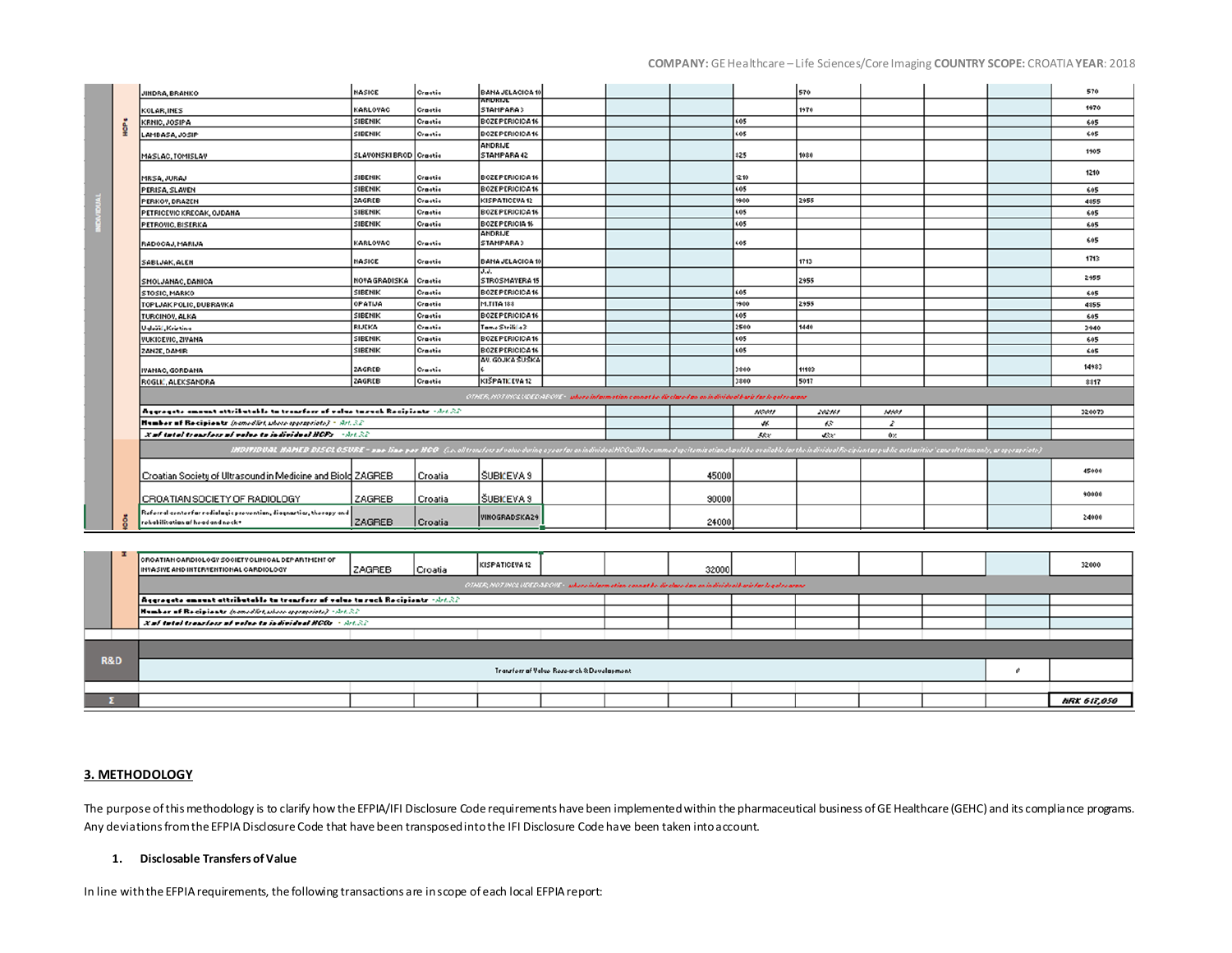### **1.1 Event support**

GEHC may support a third-party organized event in the form of a sponsorship. If the event is organized by a third party (e.g. event organizer, travel agency) then the healthcare association responsible for the content of the educational program will be listed as the recipient of this transfer of value.

*Example: GEHC is represented with a booth space during a medical congress*

Where permitted under local law/code, GEHC may pay or reimburse modest travel, living, and registration expenses for HCPs attending a GE-led event or a third party event such as a third party congress. If a travel agency is being used to organize travel arrangements, the administrative fee for this service will not be reported. *Example: GEHC is paying the registration fee for an HCP to support his/her participation in a medical congress*

#### **1.2 Service and Consultancy**

GEHC may engage an HCP to provide consulting services to fulfill a legitimate business need. Examples of consulting services include speaking engagements, product training, advisory board participation, review/input on publications, and product input. The published amount is the same as the amount agreed in the underlying contract. *Example: An HCP is hired to provide input on GEHC's product*

#### **1.3 Grant**

GEHC may provide funding or in-kind support of medical education programs (e.g., grand rounds, fellowships, scholarships) in the form of educational grants. The published amount is the same as the amount agreed in the underlying contract.

*Example: GEHC is paying for medical books.*

## **1.4 Donation**

GEHC may donate money, products or services to legitimate charitable organizations. The published amount is the same as the amount agreed in the underlying contract. *Example: GEHC is providing a cash donation to a non-profit organization to support their work.*

#### **1.5 Research**

GEHC may contract an HCP, an HCI (e.g., the site or investigator) or contract research organization (CRO) to conduct research. The published amount is the same as the amount agreed in the underlying contract. *Example: GEHC is hiring a CRO to do clinical study*

#### **2. Recipients of Transfers of Value**

For each local report, GEHC has focused on the country where the recipient has his primary physical address.

#### **2.1 Definition Healthcare Professional (HCP)**

Any individual in a position, directly or indirectly, to purchase, lease, recommend, use, prescribe, or arrange for the purchase or lease of any GEHC product or service. Includes: physicians, physician assistants, nurses, pharmacists, technicians, other clinicians, or research coordinators.

#### **2.2 Definition Healthcare Institution (HCO)**

Any entity or its employees or agents, in a position, directly or indirectly, to purchase, lease, recommend, use, prescribe, or arrange for the purchase or lease of any GEHC product or service. Includes: hospitals, clinics, academic institutions, nursing homes, assisted living facilities purchasing agents, group purchasing organizations, physician's practice managers, and healthcare associations.

#### **3. Period and value of transactions**

To assure that a Disclosable Transfer of Value (ToV) has occurred and a consistent approach is being used, payments or any other transfers of benefit that have been made during one calendar year 'A' for grants, donations, event support or services will only be disclosed in the calendar year 'A' data report if they have occurre d or have been provided in calendar year 'A'. Consequently, all ToV where either the payment or any other transfers of benefit has not been made in calendar year 'A' will only be reported in the next annual disclosure report.